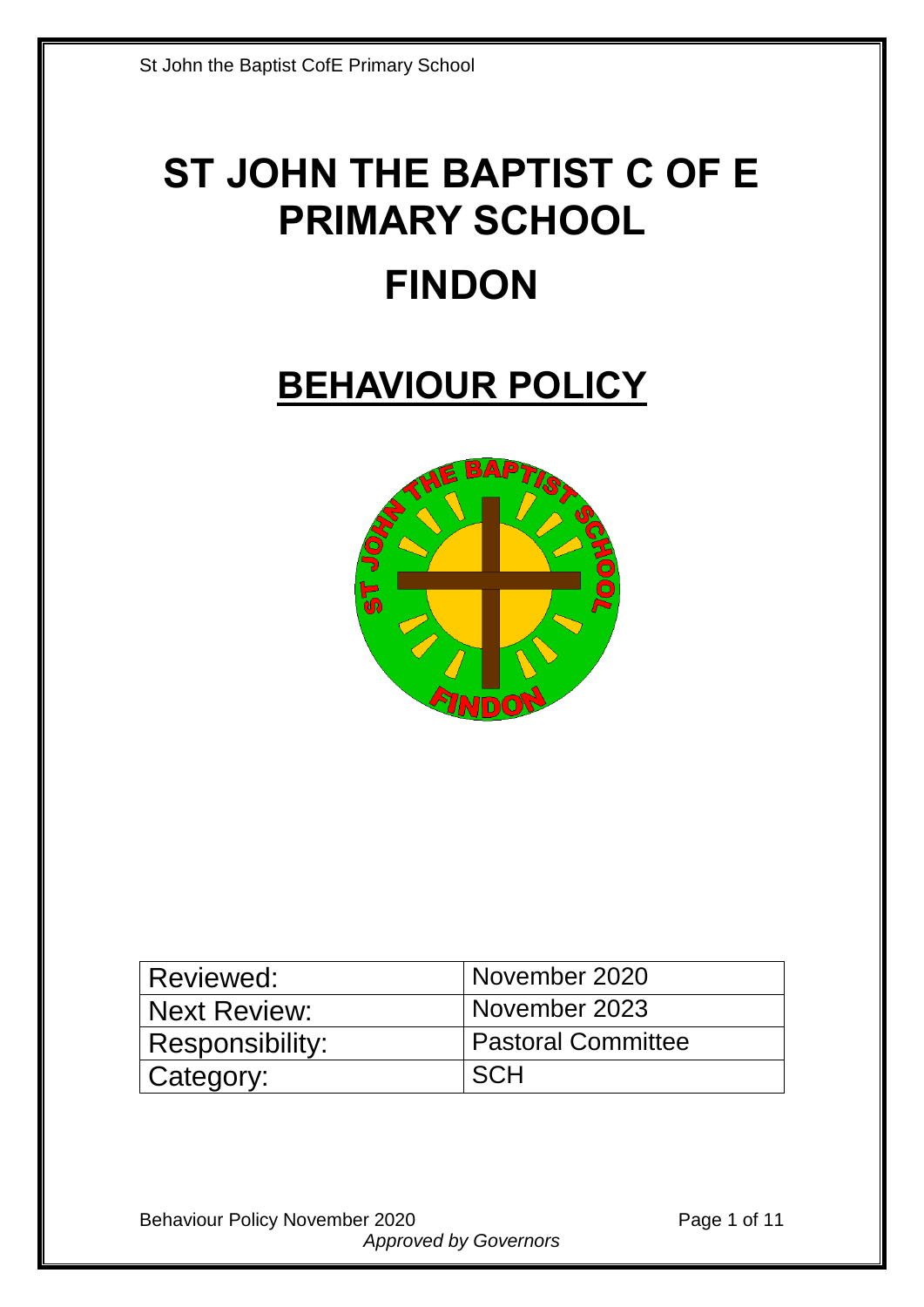#### **BEHAVIOUR POLICY**

#### **1.1 Introduction**

Our aim is to ensure that the school is a place where...

"Setting the highest goals of excellence and taking pride in both our learning and in the achievement, together we learn to value each other's strengths and celebrate each other's differences. As a church school, we learn about God and grow together with Jesus."

"Let us learn together what is good" Job Ch.34

School Council version

"Try your best, no matter how you feel. With Jesus as our guide, we learn and play together"

To enable us to do this we need to have a common and agreed approach to the way in which we manage ourselves in and around the school.

Therefore, this policy is the result of discussions involving teachers, parents/carers, pupils and governors. We have created a formalised version of the strategies, systems and routines which we use at our school which come under the umbrella term 'Behaviour Management'. Although we have tried to be detailed and thorough, it must be recognised that all we do in school is based on relationships and must take different contexts into account, therefore these approaches must be seen as detailed guidance which will be applied appropriately. This will mean that a degree of flexibility must be incorporated to allow for informed judgements by those concerned to be used in a common sense way. However, there are certain Rights and Responsibilities which are not negotiable and must underpin everything we do. These are closely linked to our school aims and are as below:

#### **1.2 Rights**

#### *1.2.1 Pupils*

We have a right to work, play and learn in a friendly, safe and encouraging school.

#### *1.2.2 Staff*

We have a right to work and teach in a friendly, safe and encouraging school which is supported by the school community.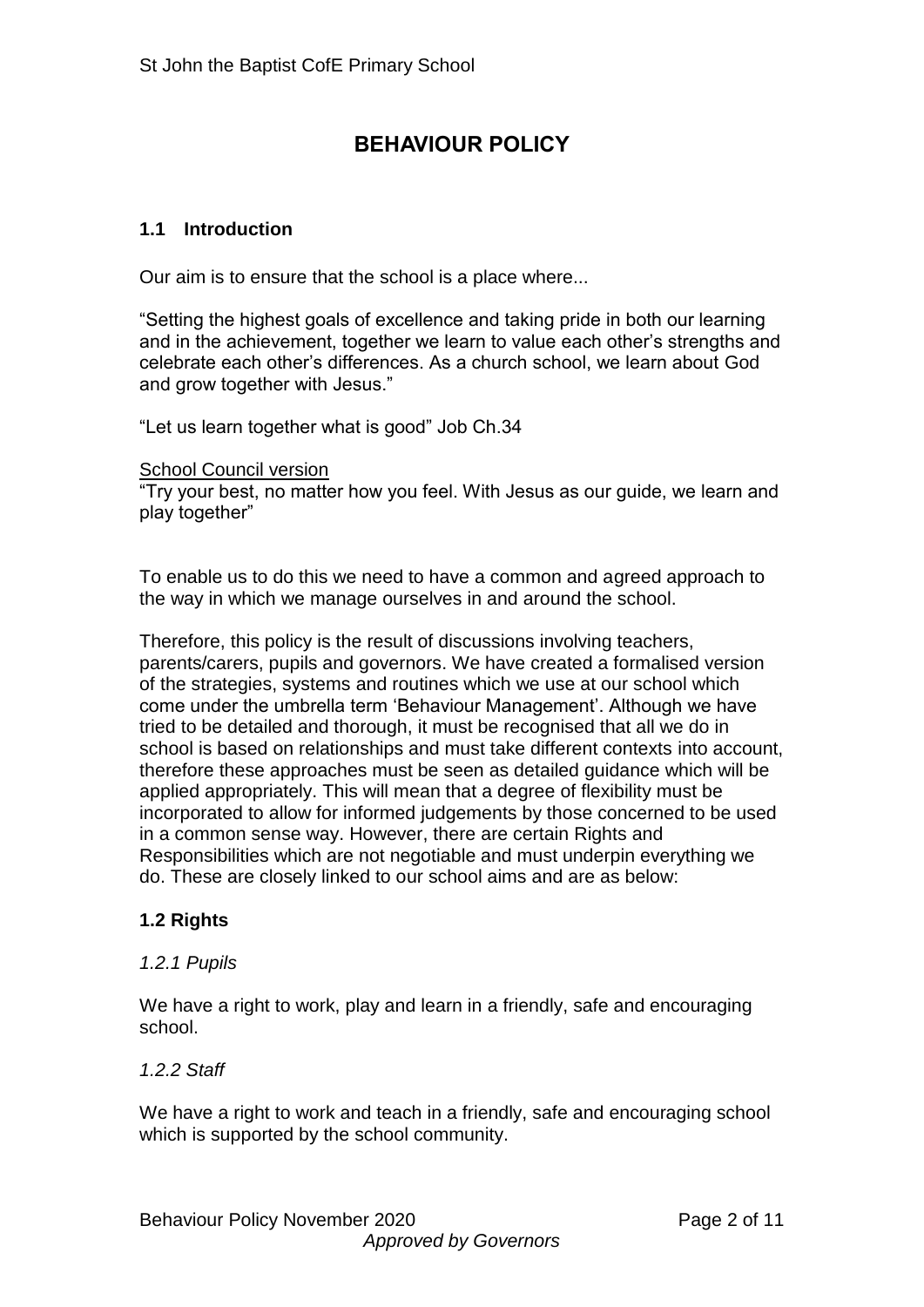#### *1.2.3 Parents/Carers*

We have the right to feel welcome and to know that our children work, play and learn in a friendly, safe and encouraging school.

#### **1.3 Responsibilities**

Given the Rights already mentioned there is also a significant level of responsibility placed on all of us. We are working towards shared aims but there are different responsibilities because of the different roles we play.

#### *1.3.1 Pupils*

- To follow the agreed school/class rules, including keeping a neat appearance.
- To be organised and look after school equipment and that of other people.
- To take responsibility for their behaviour and its consequences.
- To follow and implement school procedures to ensure the safety and well-being of adults and other pupils.

#### *1.3.2 Staff*

- To be aware of and adhere to the whole school strategies and routines.
- To be aware of individuals' needs and their relationship with others.
- To set a good example in their personal standards and interactions with adults and pupils.
- To be responsible at all times for the pupils within sight or sound of them.

#### *1.3.3 Parents/Carers*

- To be supportive of the school and its policies
- To ensure pupils come to school in good health and on time and with neat appearance.

#### *1.3.4 Head teacher*

- To support the management of the pupil's behaviour through liaising with parent(s)/carer(s) and teachers for more serious incidents or when a pupil's behaviour is repeatedly poor.
- To know the effectiveness of the school's strategies and routines through monitoring of the behaviour policy and to be accountable to the Governors and parents/carers for this.
- To monitor and respond to any health and safety matters by implementing the Health and Safety policy of the Governing Body.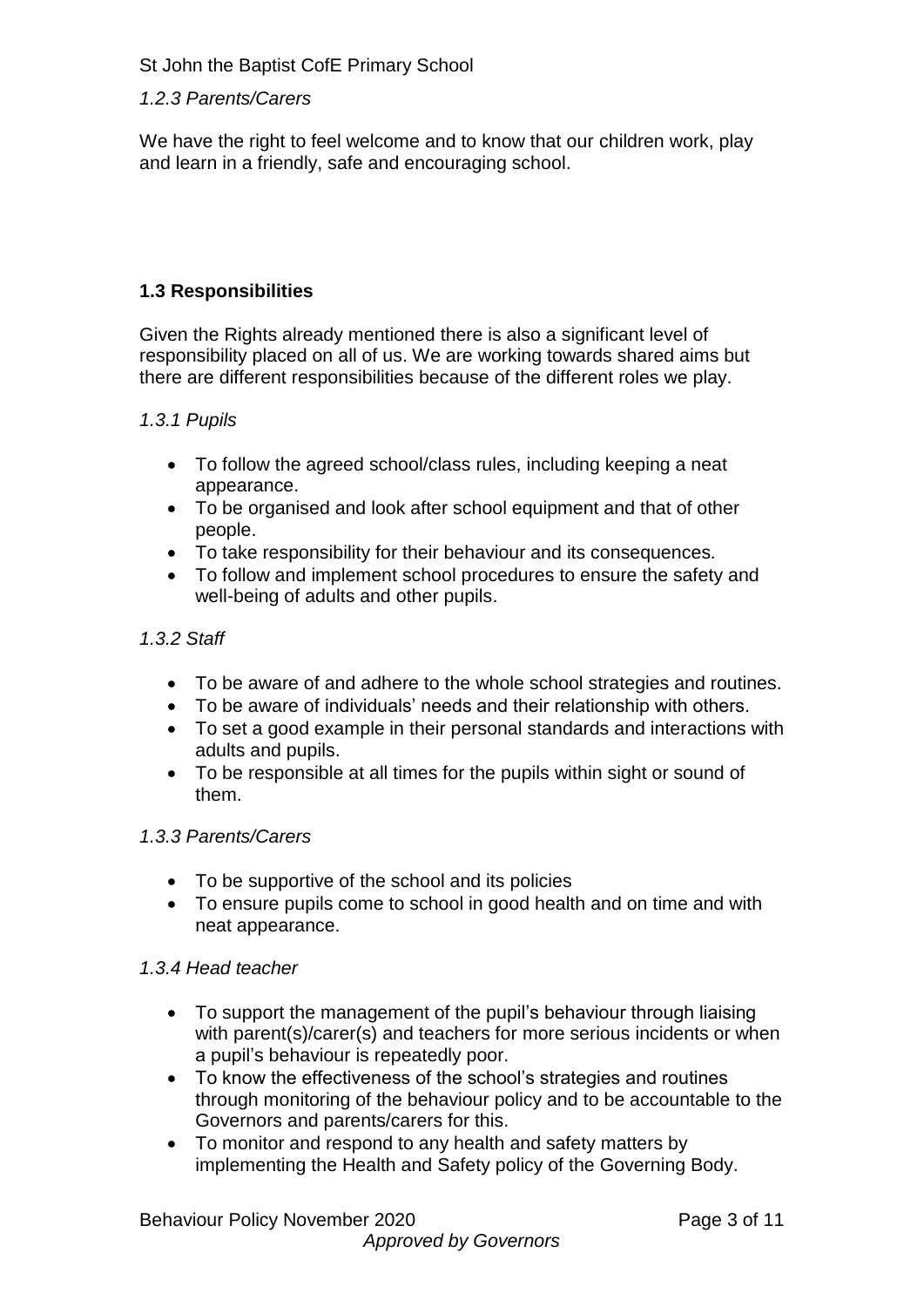#### **1.4 Aims of the Policy**

The key aims of this policy are to support the future development and maintenance of :-

- An orderly environment where children learn.
- The pupil's ability to be responsible for managing their own behaviour
- Respect between all those who work and learn in the school community.

In a small school the Headteacher is often more accessible than in larger schools and so his/her involvement with behaviour management issues is likely to be higher profile. However, this does not mean that the Headteacher is the sole arbiter of pupil discipline. In most cases the Headteacher's role is to offer advice and support where appropriate so that those involved are able to solve the issues independently. The Headteacher is usually only involved where an incident is considered serious or if a pupil's behaviour has been poor for a sustained period.

#### **1.5 Rewards**

Rewards are used to ensure that there is a positive and strong message throughout the school and behaving well is not only important but also receives praise and attention. We consider it important that children who consistently work and behave appropriately should be publicly rewarded so that they know that this is being noticed. It is important to do this to ensure that the feeling that only pupils behaving poorly get attention does not develop. It also prevents the rewards that some pupils receive through contracts from being seen as rewarding pupils for simply following the school rules. (See Rewards flow chart in appendices).

We also teach pupils appropriate behaviour and give them opportunities to develop their emotional intelligence through using circle time and the Nurture Programme material. Circle time is an opportunity for classes to sit in a circle and discuss a range of topics. It gives pupils a say in what happens in the school and class whilst also developing their listening and speaking skills as well as developing a moral standpoint. We also work on social skills through small group work and are aware that parents, governors and staff must model good behaviour for the pupils.

#### **1.6 Discipline**

It is important to remember that all behaviour takes place in a context and has a reason which must be taken into consideration when dealing with incidents. The teacher's knowledge of and relationship with the pupil is vital to this and their professional judgement must be given high priority when applying these principles.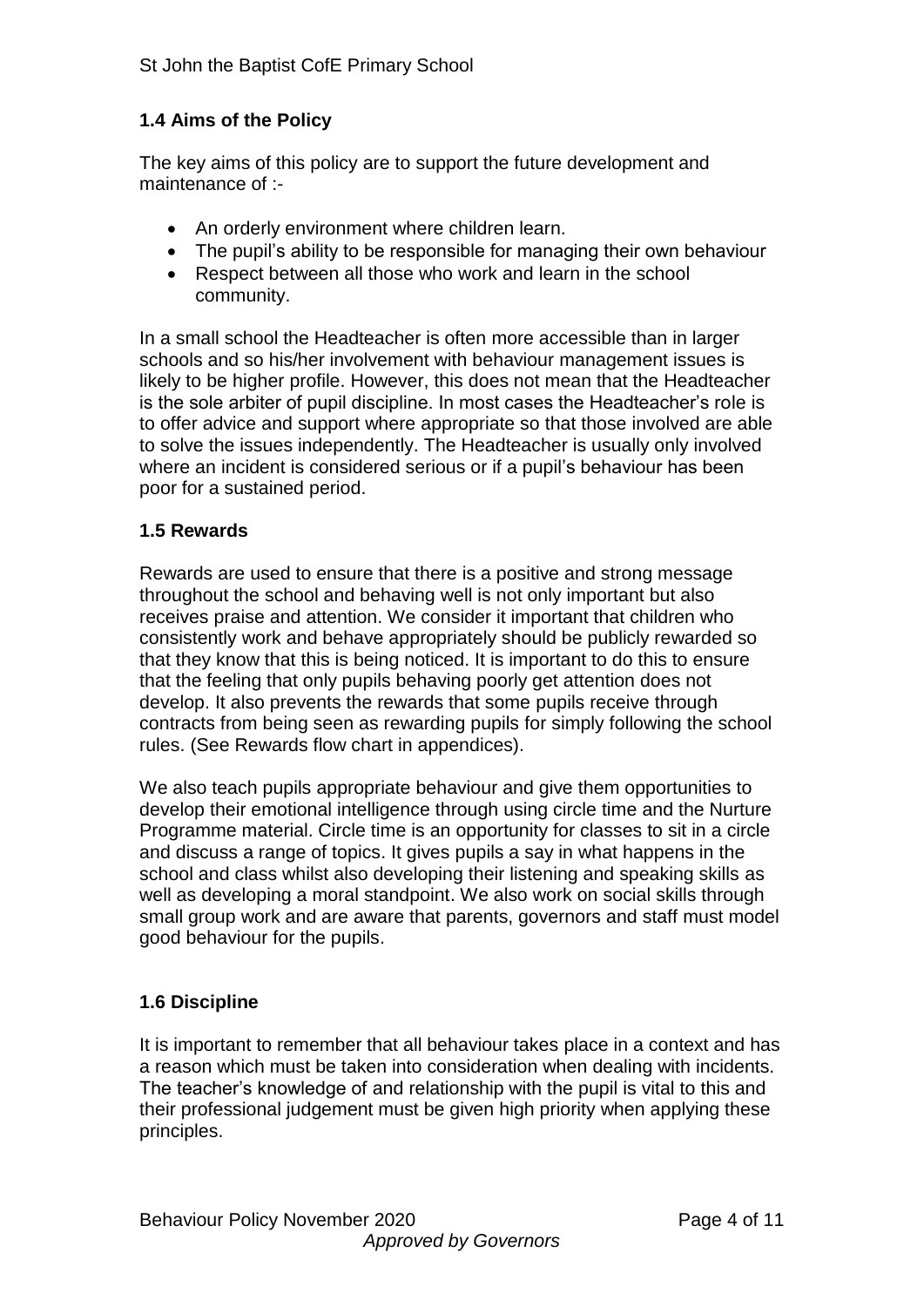However, general guidelines are set out below to show the range and progressive nature of strategies that are employed in school.

#### *1.6.1 Classroom Discipline*

#### *1.6.1.1 Minor Inappropriate Behaviour*

Class teachers and teaching assistants (TA) are responsible for classroom discipline and may use any of the following strategies:

- $\bullet$  Seek eye contact 'the look'.
- Put name on board.
- Referral by name
- Diversion through questioning
- Diversion through statements (e.g. "I will be over to see how much work you have done in two minutes").
- Proximity of teacher and/or TA
- Talking quietly to individuals using the language of choice and consequence (see section 1.6.1.3 Sanctions) and tactical ignoring.

During the lesson if a pupil continues to act inappropriately then they will be moved to another seat. Other sanctions may include completing unfinished work at break time, going out to break later than the rest of class, or missing break altogether in their classroom. The teacher may ask them to complete a behaviour report form. *(Appendix 1)*

#### *1.6.1.2 Inappropriate Behaviour*

This includes **repeated** minor inappropriate behaviour such as calling out, talking and failure to get on with work independently. It is therefore considered more serious and necessitates a higher level of staff intervention, probably parental involvement and a possible request for assistance from outside agencies such as the Behaviour Support Team, Educational Psychologists and Educational Welfare Officers. Below is a list of responses:

- Moving class places on a more permanent basis.
- Reminder of choices and consequences. The teacher speaks to the individual and raises concerns.
- Removal of pupil to another class or area to complete that lesson's work.
- Behaviour Report form may be used which ask the pupil to think about and record their views on the incident and how they might have dealt with it better. *(See Appendix 1)*

If there is repeated inappropriate behaviour over a matter of weeks rather than days then the following strategies will be employed:

Behaviour Policy November 2020 Page 5 of 11 *Approved by Governors*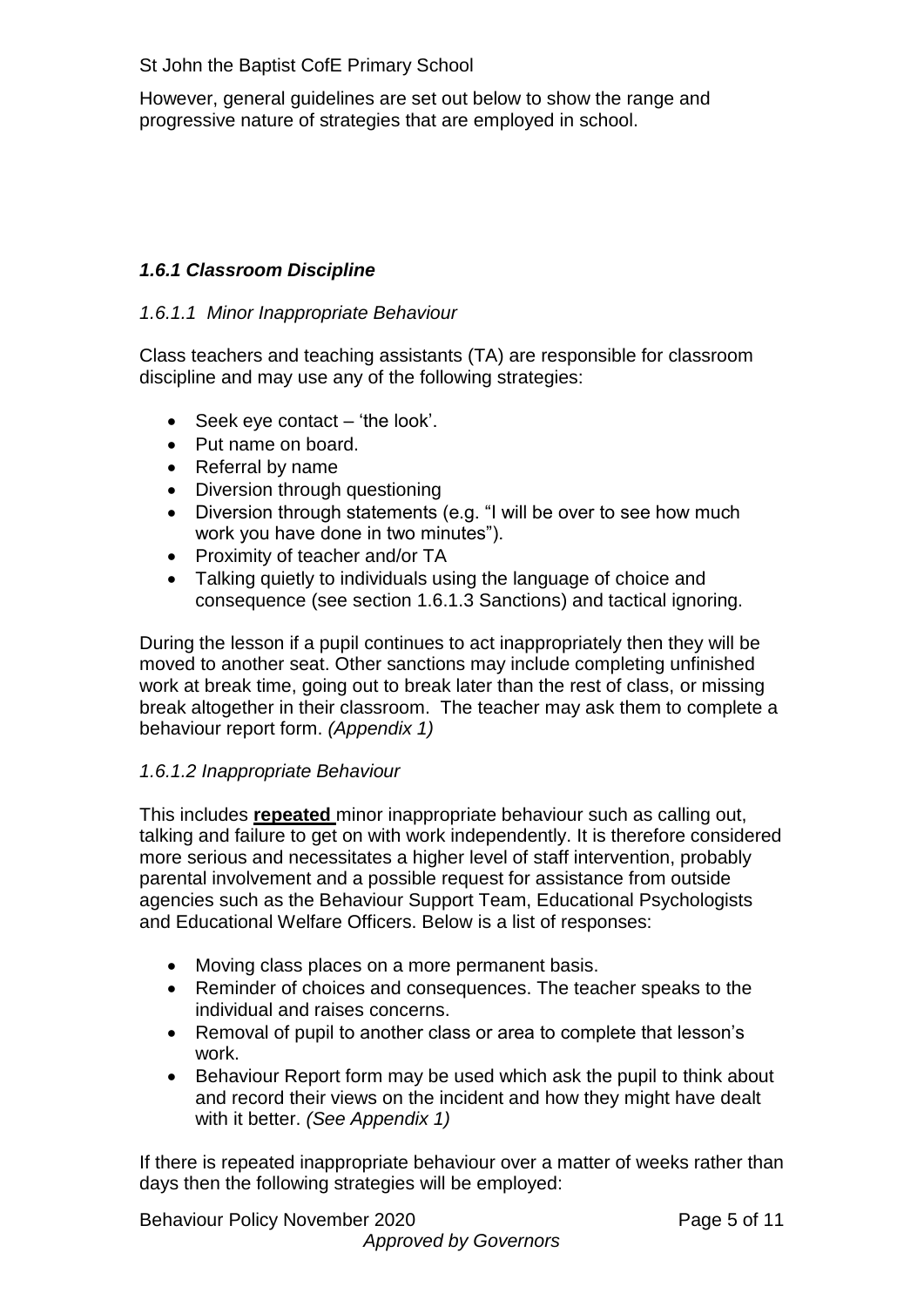- Establish behaviour contract with pupil, involving parents/carers and a home/school reward, e.g. make a cake or go swimming with a specified parent/carer *(See Appendix 3).*
- Individual Education Plan (ILP).
- Formal meeting between teachers and parents/carers.

In cases where these strategies have little or no effect then the pupil would be considered to be at risk of internal exclusion. This would involve the pupil being moved temporarily to another class or workroom. Therefore, a Behaviour Support Plan would be considered with the involvement of the Headteacher, parent/carer and a member of the behaviour Support Team, and other agencies as appropriate.

#### *1.6.1.3 Sanctions*

Emphasis must be on the behaviour being unacceptable, not that the pupil is unacceptable themselves. The school feels that the focus should be on the certainty of consequences rather than their severity. The fact that matters will be followed up is more important than the severity of the punishment. The pupils will understand that incidents will be followed up and the consequences will be fair and clear to all concerned.

We use the language of 'choice and consequence' which places the responsibility for the behaviour with the pupil which de-personalises any consequent sanctions. The sanction is the natural consequence of their actions and the certainty that it will be followed through is a powerful tool. This also enables adults to remain objective and helps to minimise the pressing of 'personal buttons' which can lead to confrontation.

#### Examples:

"If you finish work on time you will.....*positive consequence* but if you continue to waste time by talking to..... then *negative consequence*. It's your choice".

*If a pupil makes the wrong choice then:*

- a. Tell them the wrong choice they have made.
- b. Tell them privately and quietly.
- c. Calmly tell them the sanction :-
	- Do not negotiate.
	- If a pupil argues restate a-c above.
	- If they continue to protest, warn them, then increase the sanction but keep it reasonable.

Key elements to this approach are to:-

- Keep the focus on the learning that should be happening.
- Expect compliance
- Be fair and brief without being curt so that the amount of attention for the behaviour is minimised.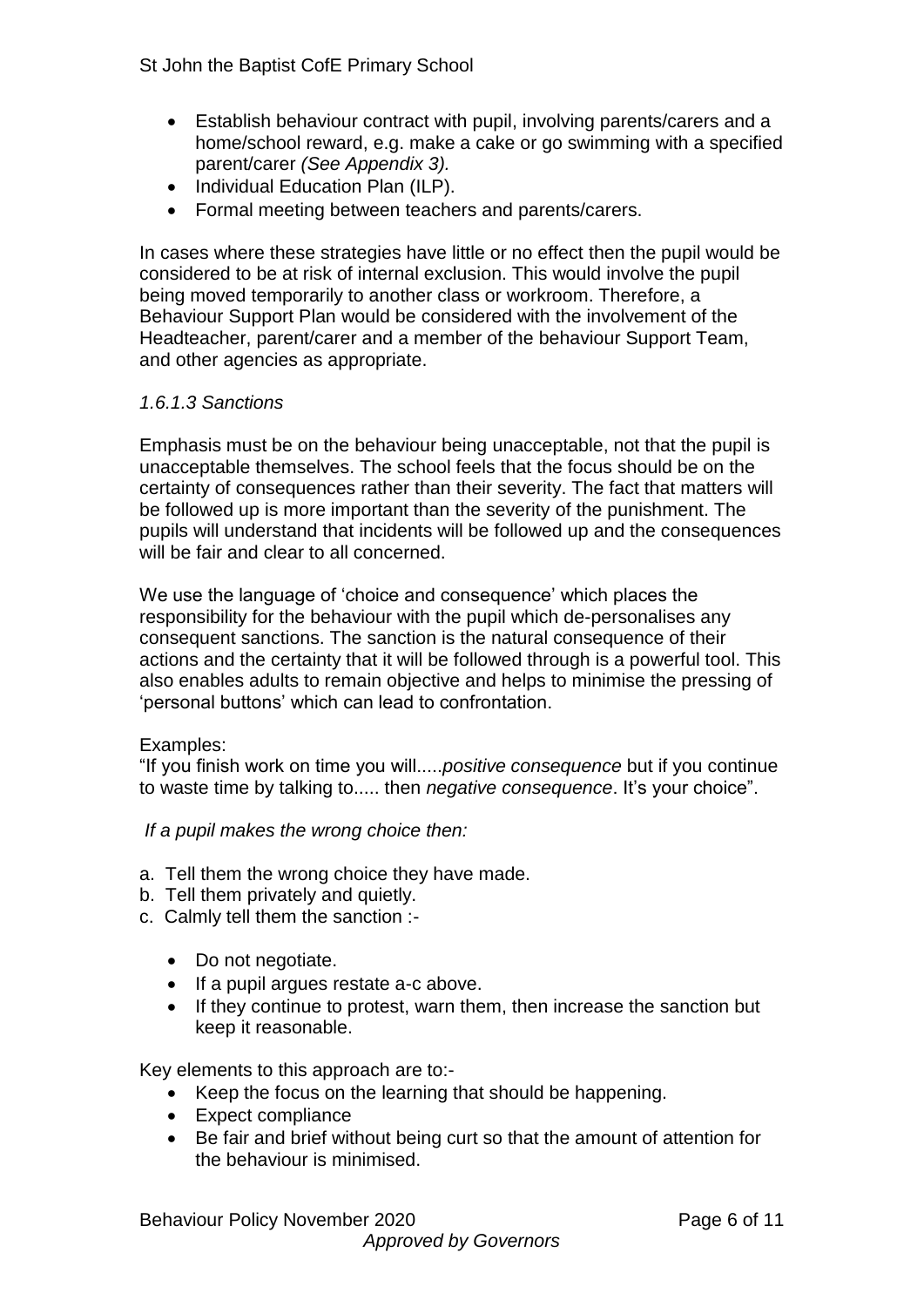- State facts rather than debate or ask why, e.g. "I notice you're talking (give thought time). The rule is we are silent during spelling tests. Thank you for cooperating" rather than asking "Why are you talking during the spelling test?"
- Concentrate on the primary behaviour and ensure that they comply. Do not respond to secondary behaviour such as body language or 'huffiness'. Deal with this but at a time of your choosing when the situation is less charged **but do deal with it**.

#### *1.6.1.4 Severely Disruptive Behaviour*

Although a range of strategies is preferable there may be times when an incident is potentially dangerous or the pupil's behaviour is so extreme that a progressive hierarchy of sanctions is not appropriate. In these cases the member of staff needs to be able to take immediate action to ensure the safety of pupils and themselves so that a learning environment can be restored and maintained. Such serious disruptive behaviour would include:-

- Physical assault or threatened physical assault when the teacher has concerns about the safety of the pupils or themselves.
- Misuse of equipment, furniture or vandalism that makes the classroom unsafe.

However, it is unusual for behaviour to be so severely disruptive that it cannot be managed through the strategies outlined previously. It may be necessary to consider other options should a child continue to behave inappropriately and cause persistent disruption. A PSP (see appendices) would be put in place and this would involve the Headteacher, parent/carer and a member of the Behaviour Support Team and other agencies as appropriate. Depending on the progress made it may be necessary to consider a "managed move" or the most severe sanction which is exclusion. This may be for a fixed term (1-5 days up to a maximum of 45 per academic year) or on a permanent basis in compliance with the Behaviour Guidance manual from WSCC. Exclusion should be used:-

- To protect the safety of staff and pupils at immediate risk of harm.
- In response to serious breaches of the school's behaviour policy.
- Once all interventions/strategies are shown to have been tried and failed.
- If allowing the pupils to remain in school would seriously harm the education or welfare of the pupil or the other pupils.

The school and governors will keep the parents/carers of the pupil informed at all stages of the process, within the permitted timescales, and the parents/carers have the right of appeal in line with County guidance.

#### **1.7 Lunchtimes, Break-time and Clubs**

The members of staff, coaches and adults supervising these activities are aware of and support the school behaviour policy and its expectations of behaviour management within the school. They also have the opportunity to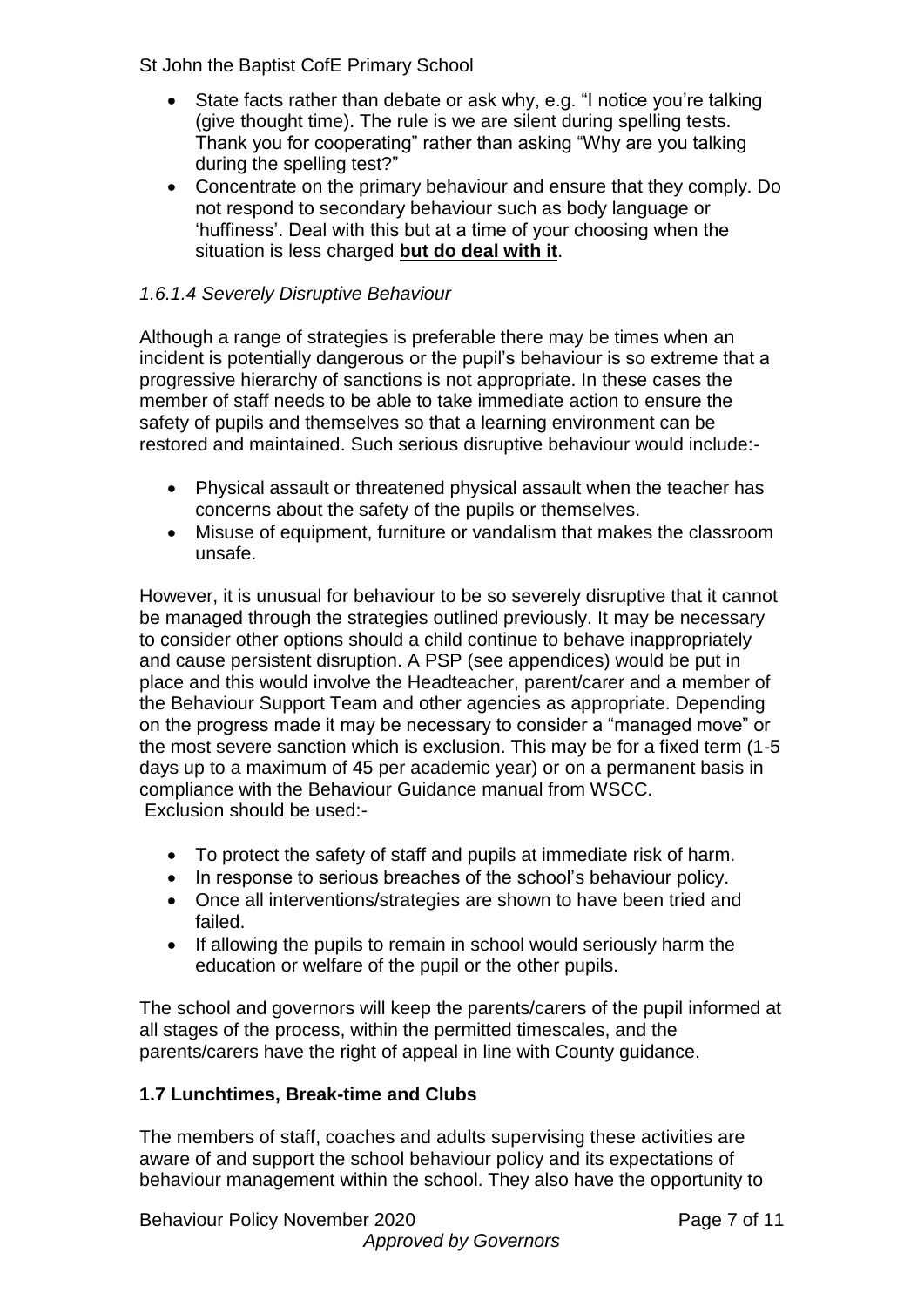informally feed into this through highlighting both positive and negative issues with the appropriate member of staff. They can also input into the school sticker system in the same way. The pupils are expected to treat all visitors to the school with respect and courtesy.

#### **1.8 Monitoring of Policy**

This policy needs to be reviewed annually by the Governing Body (GB) and Senior Management Team (SMT)

## **2 Appendices**

Appendix 1 - Rewards Flowchart Appendix 2 - Behaviour Report Form Appendix 3 – Rewards Chart

## **3 Glossary of Terms**

| <b>SMT</b>  | Senior Management Team            |  |
|-------------|-----------------------------------|--|
| <b>GB</b>   | <b>Governing Body</b>             |  |
| <b>BSP</b>  | <b>Behaviour Support Plan</b>     |  |
| ILP         | Individual Learning Plan          |  |
| <b>WSCC</b> | <b>West Sussex County Council</b> |  |
| ТA          | <b>Teaching Assistant</b>         |  |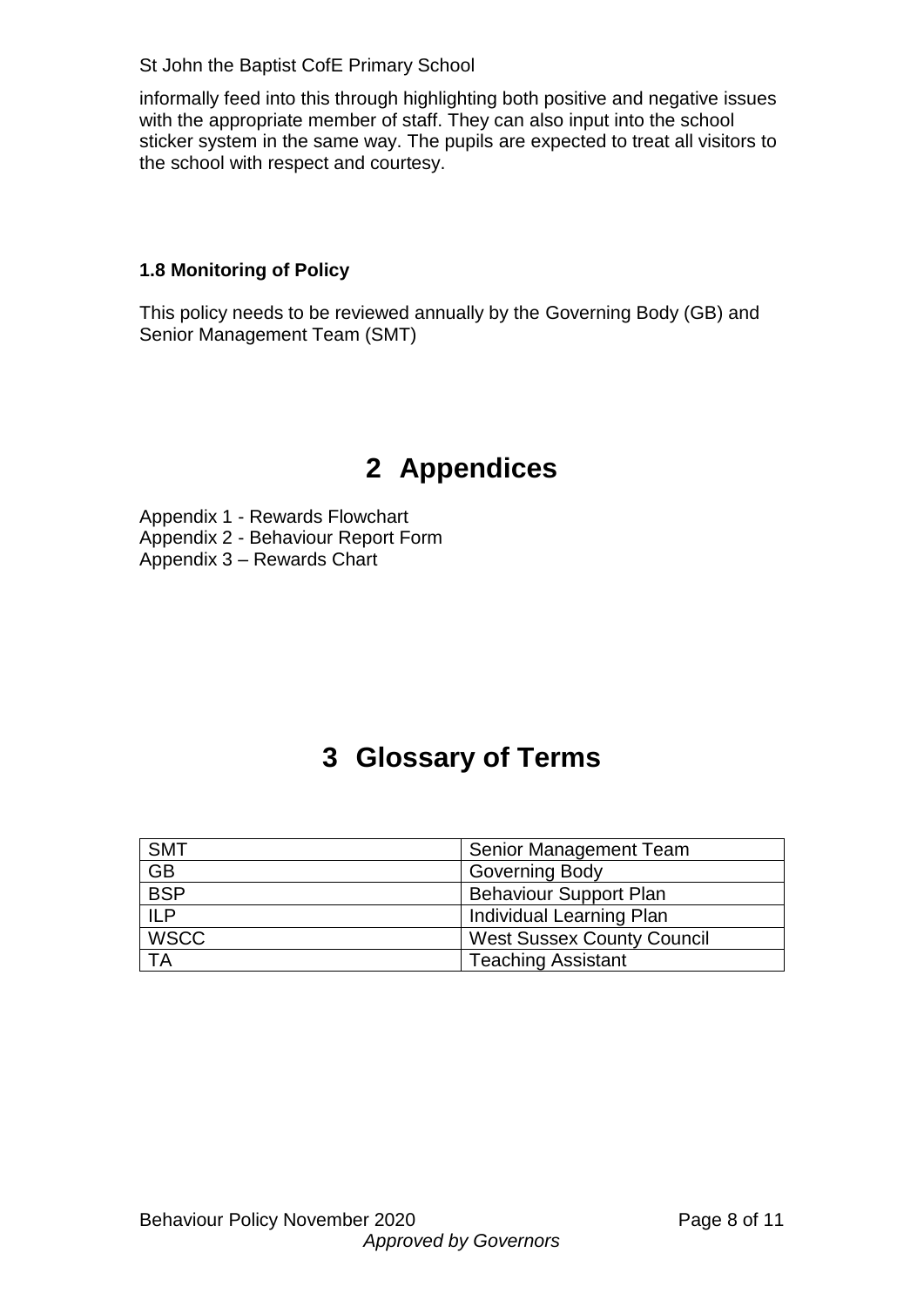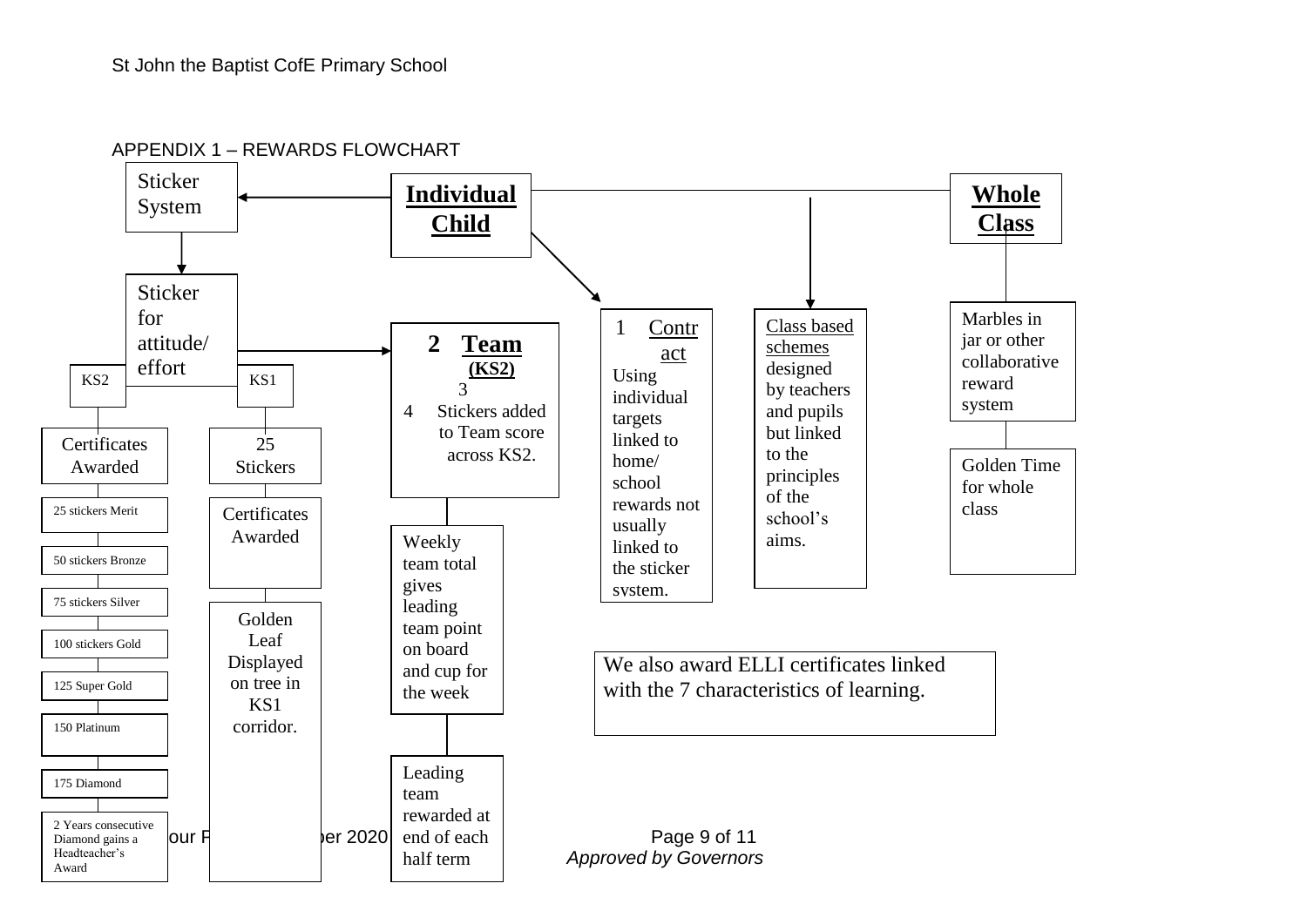APPENDIX 2 – BEHAVIOUR REPORT FORM

#### Behaviour Report Form

What did you do?

What is your explanation?

What do you need to do to sort it out?

What steps will you need to take to make sure it does not happen again?

How can I help you to solve this problem?